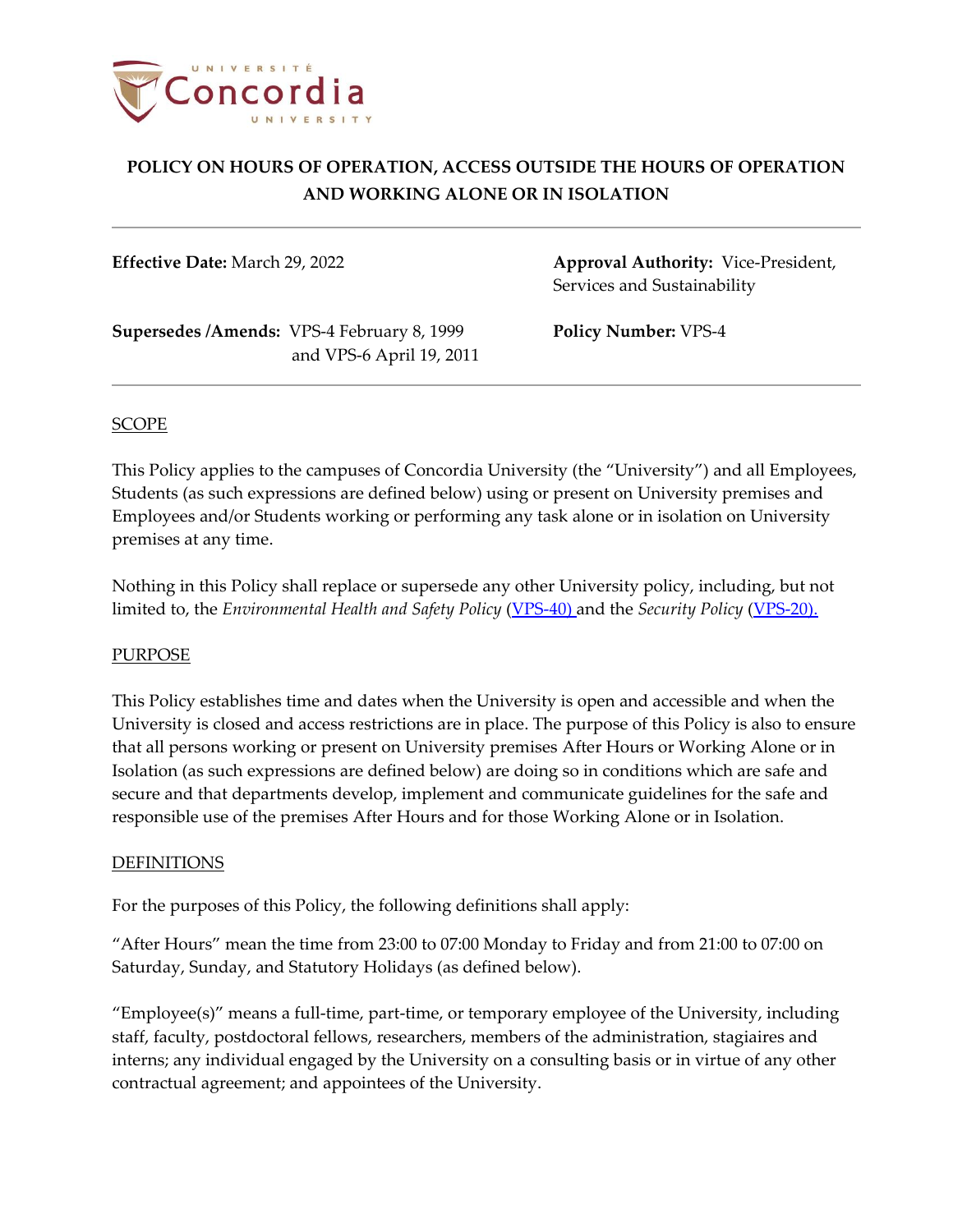

#### Page 2 of 10

"Normal Operating Hours" mean the time from 07:00 to 23:00 Monday to Friday and from 07:00 to 21:00 on Saturday and Sunday.

"Normal or Usual Place of Work" means, without limitation, the offices, rooms, or areas where an authorized person usually performs their functions during the Normal Operating Hours and for which the authorized person normally has a key or a keycard.

"Statutory Holidays" mean the holidays listed in [sections](#page-3-0) 12 and 13.

"Student(s)" means any person registered in an undergraduate or graduate course or program on a full or part-time basis, for credit or not, and includes independent students as well as visiting students and exchange students.

"University Libraries" mean the Webster and the Vanier libraries.

"Weekend Schedule" means the Normal Operating Hours from 07:00 to 21:00 on Saturday and Sunday.

"Working Alone or in Isolation" means a situation when an authorized person, present on University premises, either during or after the Normal Hours of Operation, working alone and/or in an isolated area of a building, who, because of the circumstances, may be in a vulnerable position in terms of personal safety.

## POLICY

## Normal Operating Hours

- 1. The University shall normally be accessible during Normal Operating Hours.
- 2. Hours of operation for the various services, units, and departments, may vary within or beyond the Normal Operating Hours and shall be available from the various services, units and departments, per the procedures established by such service, unit or department.
- 3. The number of available doors to access buildings during Normal Operating Hours may be reduced for reasons of security and/or when activities are at a minimum or when the University is closed.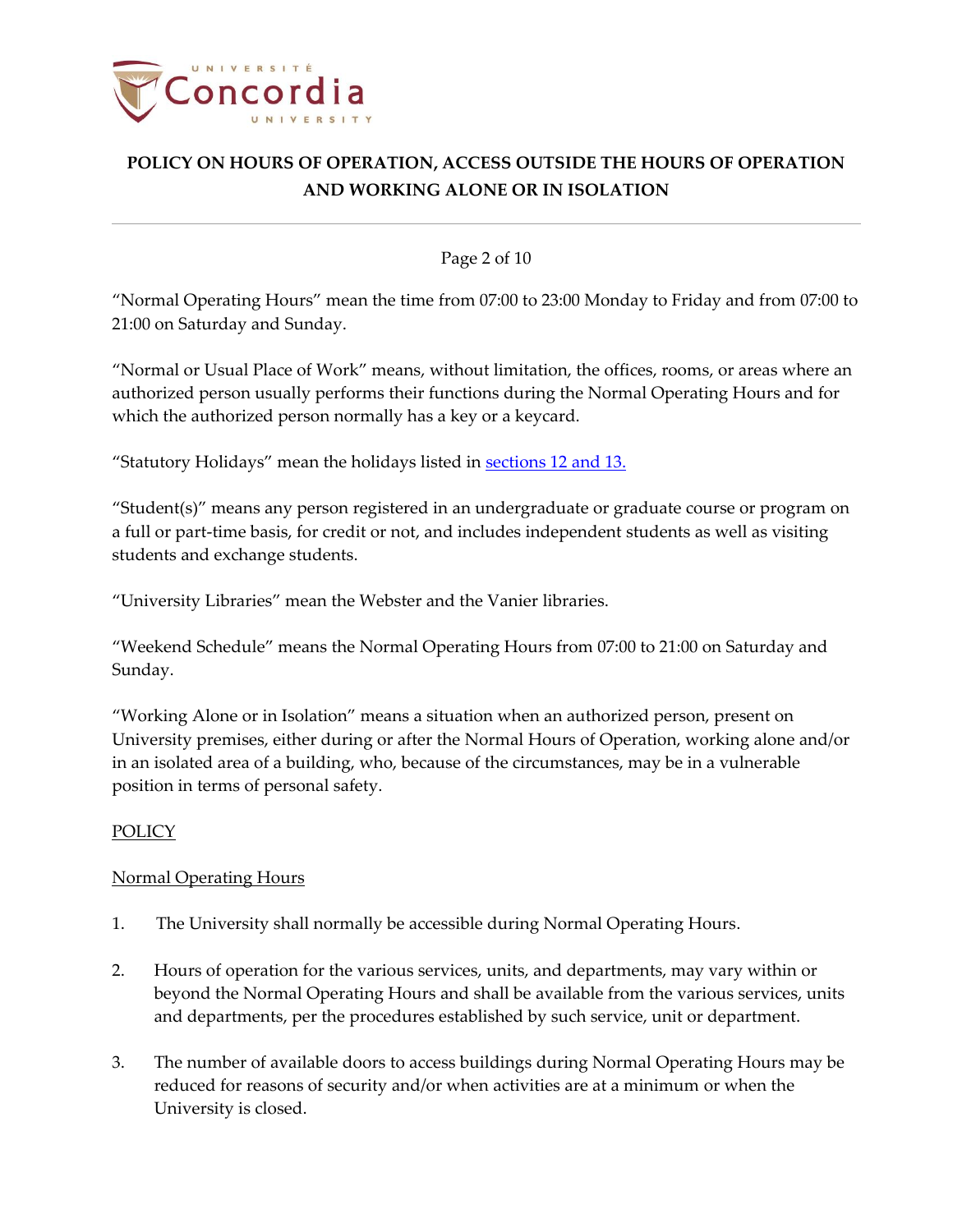

Page 3 of 10

## Working After Hours and/or in Isolation

- 4. The University shall normally be closed, with restricted access, during After Hours.
- 5. Graduate Students and/or Employees, with a valid Concordia identification card ("Concordia ID"), can access their specific and/or assigned workplace during After Hours.
- 6. Undergraduate Students require a written authorization from their department, a supervisor, or a faculty Dean to access certain and specific locations during After Hours. This authorization must be submitted to the Security Department (Security) 48 hours prior to the required access.
- 7. Employees, graduate Students and authorized undergraduate Students are required to provide a valid Concordia ID and sign in with Security when present on University premises during After Hours. Such authorized individuals are subject to security and health and safety regulations, as well as all other University policies, in addition to the procedures issued by the relevant service, unit or department.
- 8. Certain access and activities may be limited and/or subject to security and/or health and safety regulations or restrictions as well as the University's polices, in addition to the procedures issued by the relevant service, unit or department, during After Hours.
- 9. Employees, graduate Students and authorized undergraduate Students may be admitted, After Hours, to their Normal or Usual Place of Work. Any other persons seeking access to the University premises After Hours must obtain authorization from the appropriate service, unit or department. The names of such persons, along with all other relevant information, must be forwarded to Security.
- 10. Employees, graduate Students, and authorized undergraduate Students present on University premises After Hours must direct themselves to and remain in the offices or areas which are their Normal or Usual Place of Work or study and may not enter or visit other areas, offices or buildings without obtaining prior written authorization.
- 11. Employees, graduate Students and authorized undergraduate Students must obtain authorization from the appropriate service, unit or department to have a visitor accompany them after-hours. The name of the visitor, along with all other relevant information, must be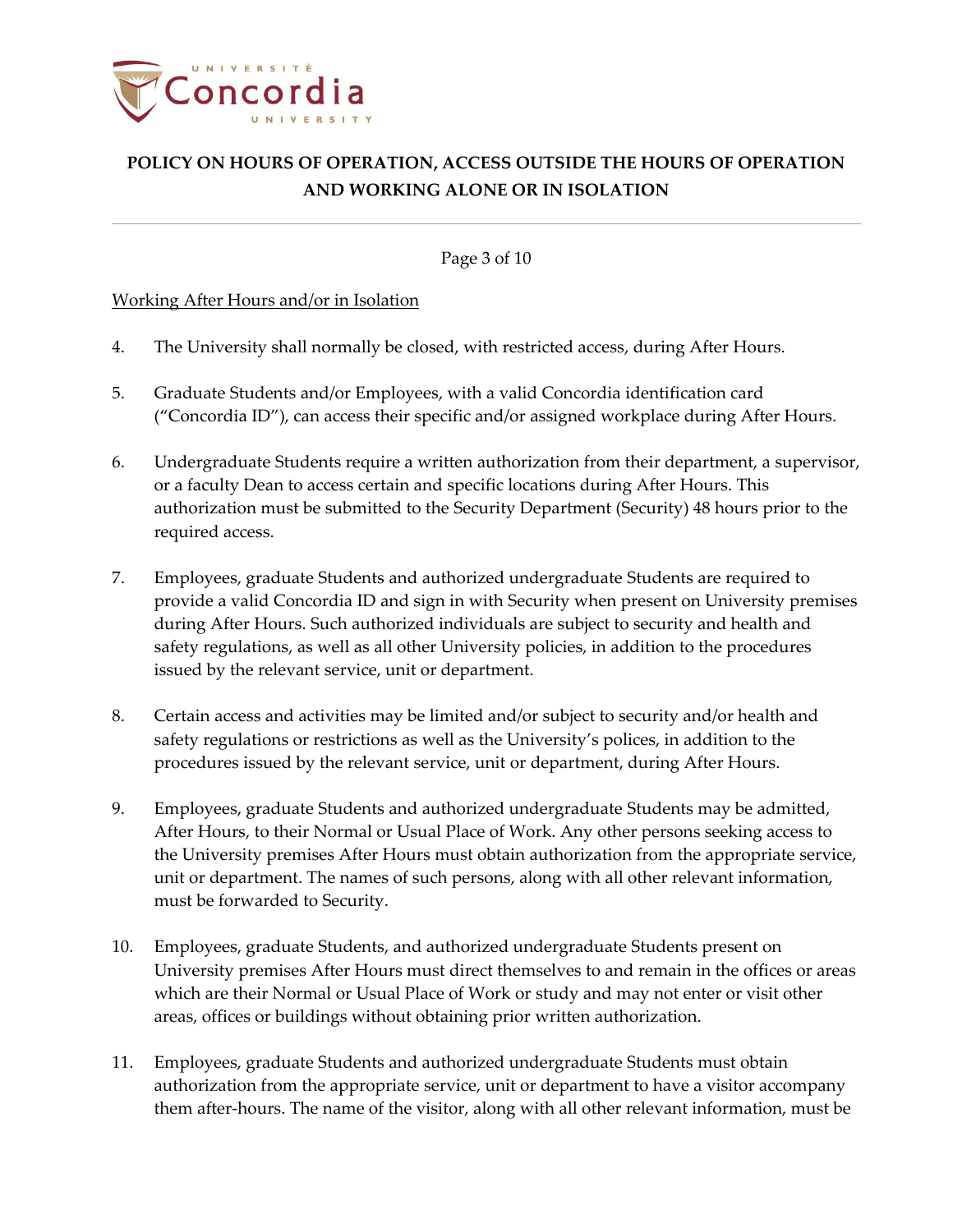

## Page 4 of 10

submitted to Security 48 hours prior to the required visitor access. Employees, graduate Students and authorized undergraduate Students shall be responsible for any authorized visitor who accompanies them onto University premises.

## **Statutory Holidays**

- <span id="page-3-0"></span>12. The University shall normally be closed all day (24 hours) on the following Statutory Holidays:
	- Christmas holiday period
	- Good Friday
	- Easter Sunday
	- Easter Monday
	- Journée nationale des patriotes (Victoria Day)
	- Fête nationale
	- Canada Day
- 13. The University shall normally remain open, with limited services (Weekend Schedule), on the following Statutory Holidays:
	- Labour Day
	- Thanksgiving Day
	- President's Day (deemed to be a Statutory Holiday for the purposes of this Policy)
- 14. Employees and/or graduate Students with a valid Concordia ID can access their specific and/or assigned workplace 24 hours on Statutory Holidays.
- 15. The availability of buildings and public space in buildings may vary on Statutory Holidays and during After Hours.
- 16. Employees, Students and/or external clients who wish to hold academic activities or events on a Statutory Holiday or during After Hours, shall obtain written permission from the respective faculty Deans. Extra security and/or facilities management support services may be required and imposed on events occurring on a Statutory Holiday. The cost for required and/or imposed supported services shall be assumed by the event organizers.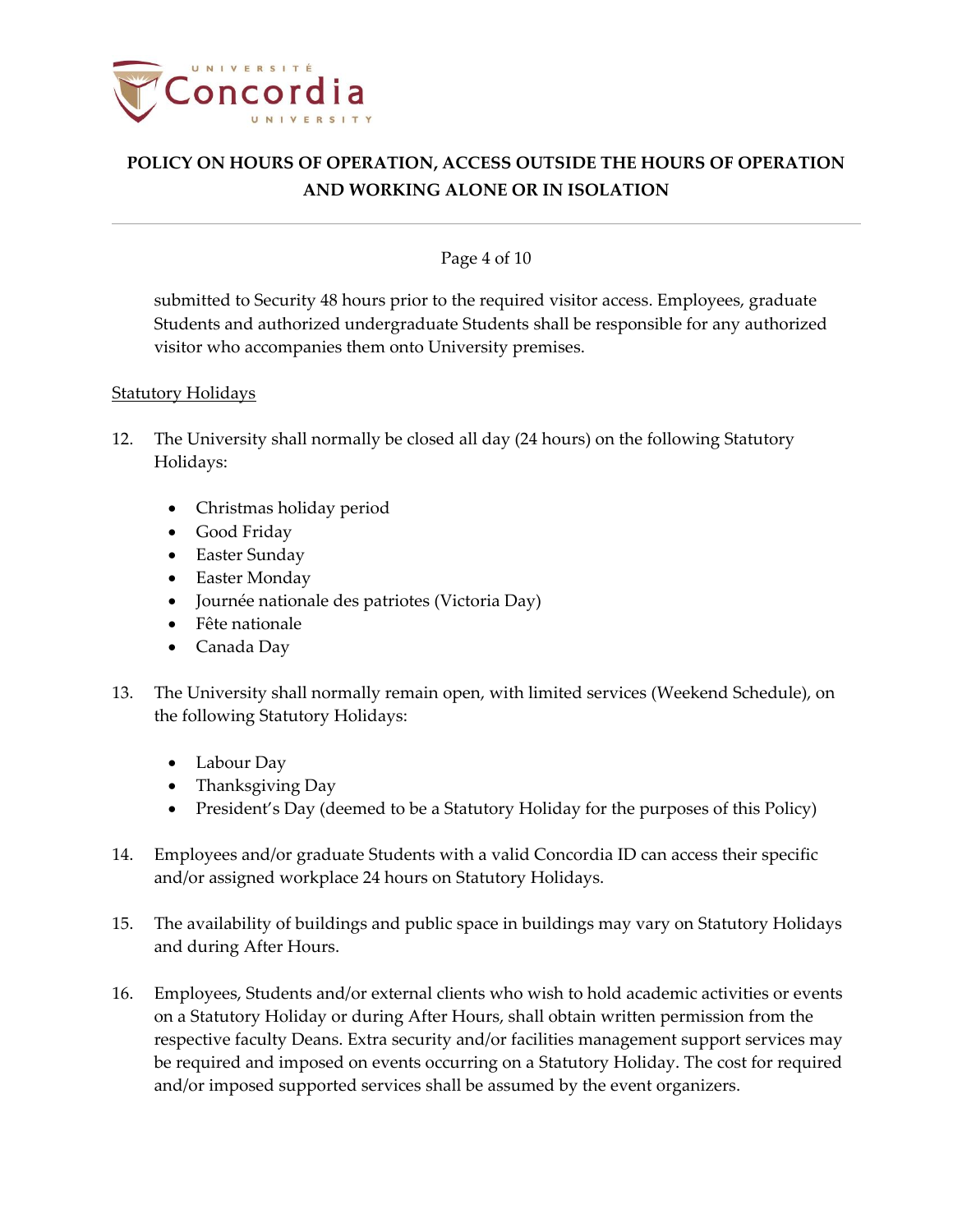

Page 5 of 10

## Cancellation of classes, examinations, and University closure

- 17. Classes and services shall be maintained in all but extremely adverse conditions, such as severe weather conditions or emergencies.
- 18. The cancellation of classes or examinations shall not imply the closure of the University or any part thereof.
- 19. Every effort shall be made to announce the cancellation of daytime classes or examinations by 07:00 and the cancellation of evening classes or examinations by 14:00, of the day of such cancellation.
- 20. The authority to cancel classes or examinations or to close the University or any part thereof shall be vested in the Vice-President, Services and Sustainability who shall consult with the relevant individuals before making such a decision.
- 21. Operating within the framework of the emergency management plan, the Vice-President, Services and Sustainability shall be responsible for communicating any decision to cancel classes or examinations or to close the University or any part thereof to the President and the Vice-Presidents, the Director of Security and the University Communications Services (UCS).
- 22. UCS shall inform the media of any cancellation of classes or examinations or any substantial closure of the University. As well, every effort shall be made to communicate such information through the University's website and any other available and appropriate means.

## Services, Units and Departmental Procedures

- 23. All services, units and departments will develop, communicate and implement procedures applicable to persons working After Hours, Working Alone or in Isolation on University premises.
- 24. Each service, unit and department shall provide to the Employees, graduate Students and authorized undergraduate Students, information about procedures concerning the use of the premises after the Normal Hours of Operation and/or for persons Working Alone or in Isolation which shall include the following elements, as applicable: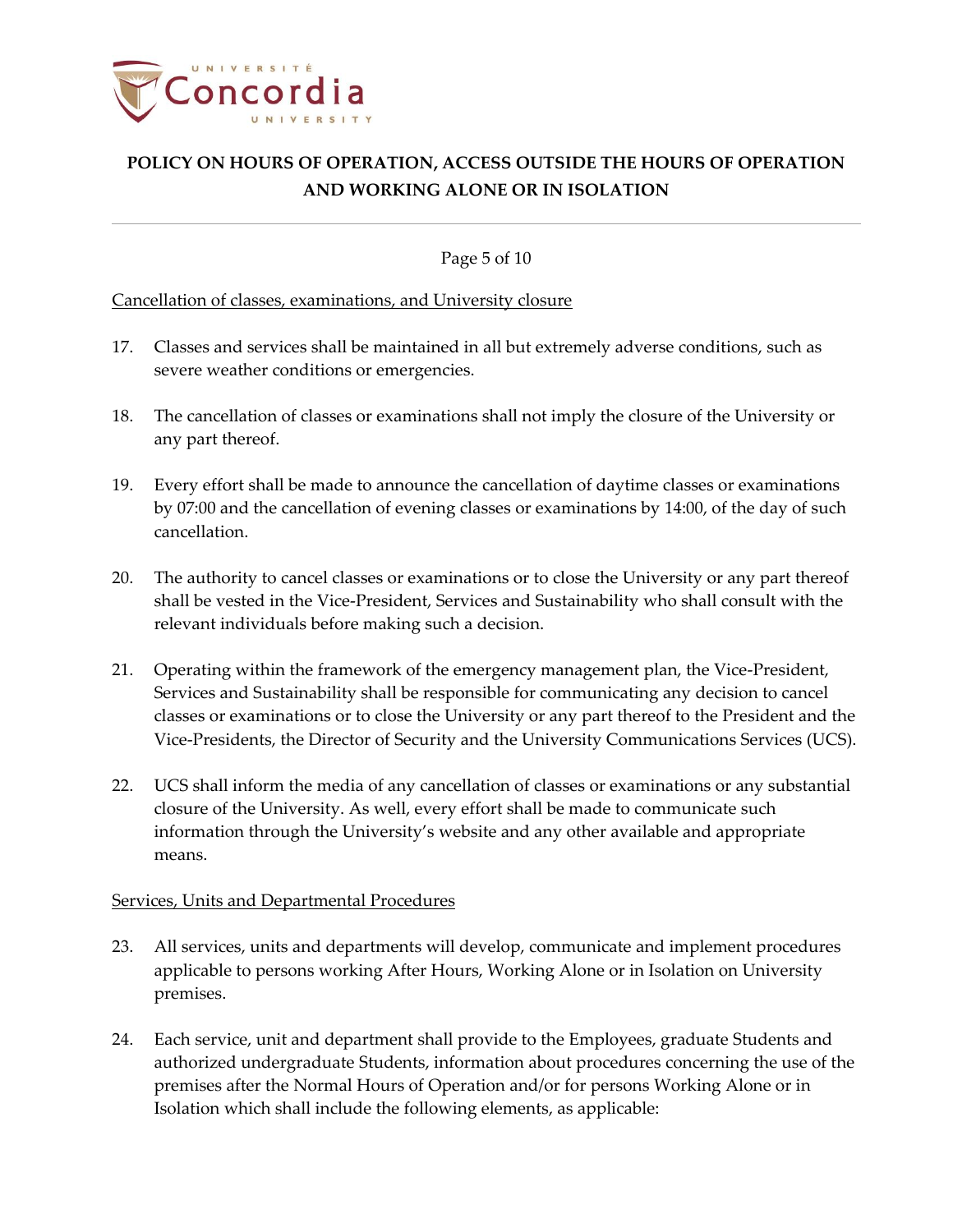

#### Page 6 of 10

- a. An indication of the area(s) in a particular building to which the Employee or Student has access, which shall be the Normal or Usual Place of Work or (study) of the person, unless otherwise specified;
- b. An indication of the restricted and or prohibited areas, when applicable;
- c. An indication that it is strictly forbidden for any Employee or Student to sleep on University premises, except for the residences and for authorized activities;
- d. The rules and or conditions associated with access to the premises which may include:
	- i. what procedures, activities and or operations may or may not be performed After Hours and/or in Isolation;
	- ii. who, if anyone, may have permission to accompany the person onto the premises, After Hours.
- e. Information about what services are available outside of the Normal Hours of Operation and the location and contact information for any Security personnel;
- f. The procedures to be followed in the case of an emergency or in need of assistance which may include:
	- i. The contact information of University personnel (including Security 514-848-3717) in the event of an emergency and a reference to the Security's emergency procedures and all other applicable University policies;
	- ii. Any specific or particular information concerning emergency procedures applicable to the building or location in question, e.g. location of exits, safety equipment, and contact personnel.
- g. The health and safety precautions the person must take when using the premises;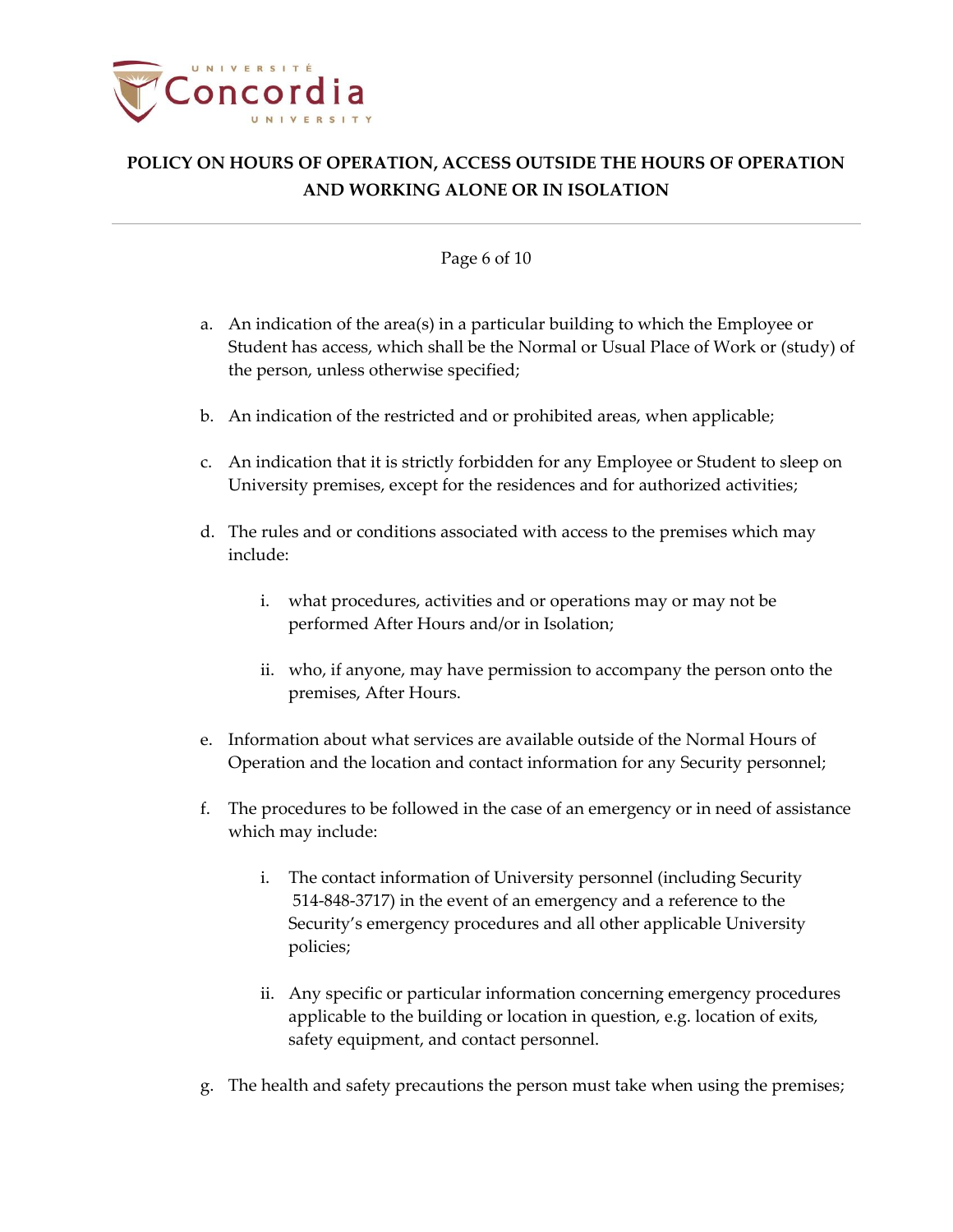

#### Page 7 of 10

- h. The required safety training that must be followed by persons using the premises After Hours;
- i. Specific procedures pertaining to the safe use of laboratories After Hours and hazardous materials therein;
- j. The appropriate After Hours entrance and exit procedures from the premises (doors to be used, sign in/out sheets, etc);
- k. Information concerning the presence of and use of security alarms and the requirements of the person using the premises to re-set the alarms after use, as applicable;
- l. The procedures associated with obtaining and returning the necessary keys and/or keycards; and
- m. The possible consequences, of non-compliance to the applicable policies, procedures and legislation including, but not limited to, the immediate removal from the premises and/or cancellation of privileges.

## Obligations of the persons using any University campus premises After Hours

- 25. Employees, graduate Students and authorized undergraduate Students using premises After Hours and/or Working Alone or in Isolation are expected to:
	- a. Take all reasonable steps to protect the health and safety of themselves, their colleagues and other members of the University community;
	- b. Comply with all relevant University policies, codes, regulations, governmental standards agencies and other competent authorities respecting environmental health and safety;
	- c. Carry and present to Security, upon request, Concordia ID, access key(s) and/or magnetic keycard corresponding to the usual office or other work area(s);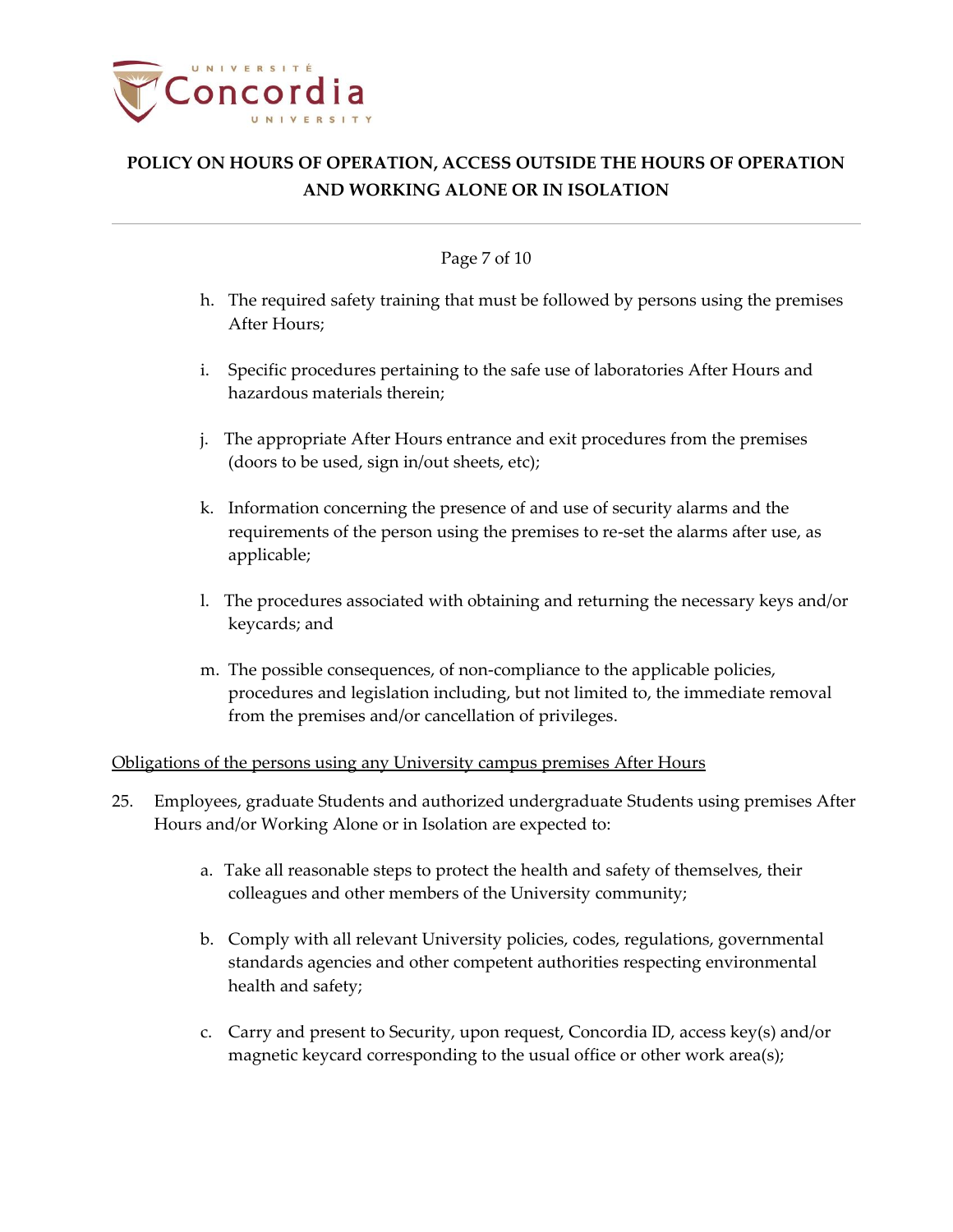

#### Page 8 of 10

- d. In the case of a contractor or other non-member of the University community, carry the documentation provided by Security and/or the service, unit or department granting access;
- e. Consult a supervisor or instructor as to the safety and/or the necessity of performing any hazardous task or operation after hours and refrain from performing such tasks or operations if they cannot be performed in complete safety;
- f. Be familiar with and follow emergency procedures and unit safety instructions;
- g. Participate in all required training sessions associated with the use of the premises After Hours;
- h. Immediately report all injuries, incidents, and dangerous conditions to Security (514-848-3717) including any accident or emergency involving hazardous substances and comply with all other University policies related to such emergencies; and
- i. Refrain from admitting any unauthorized person(s) to the premises.

## Library Access

- 26. University Libraries are open to the general public during Normal Operating Hours as long as the members of the general public remain in compliance with the University's policies and rules. University Libraries, when open, are accessible to Students 24 hours.
- 27. On Statutory Holidays and After Hours, only Students and Employees have access to the University Libraries. Students and Employees must have their Concordia ID and Security will verify the identity of people in the University Libraries at 23:00 and shall be authorized to ask unauthorized persons to leave.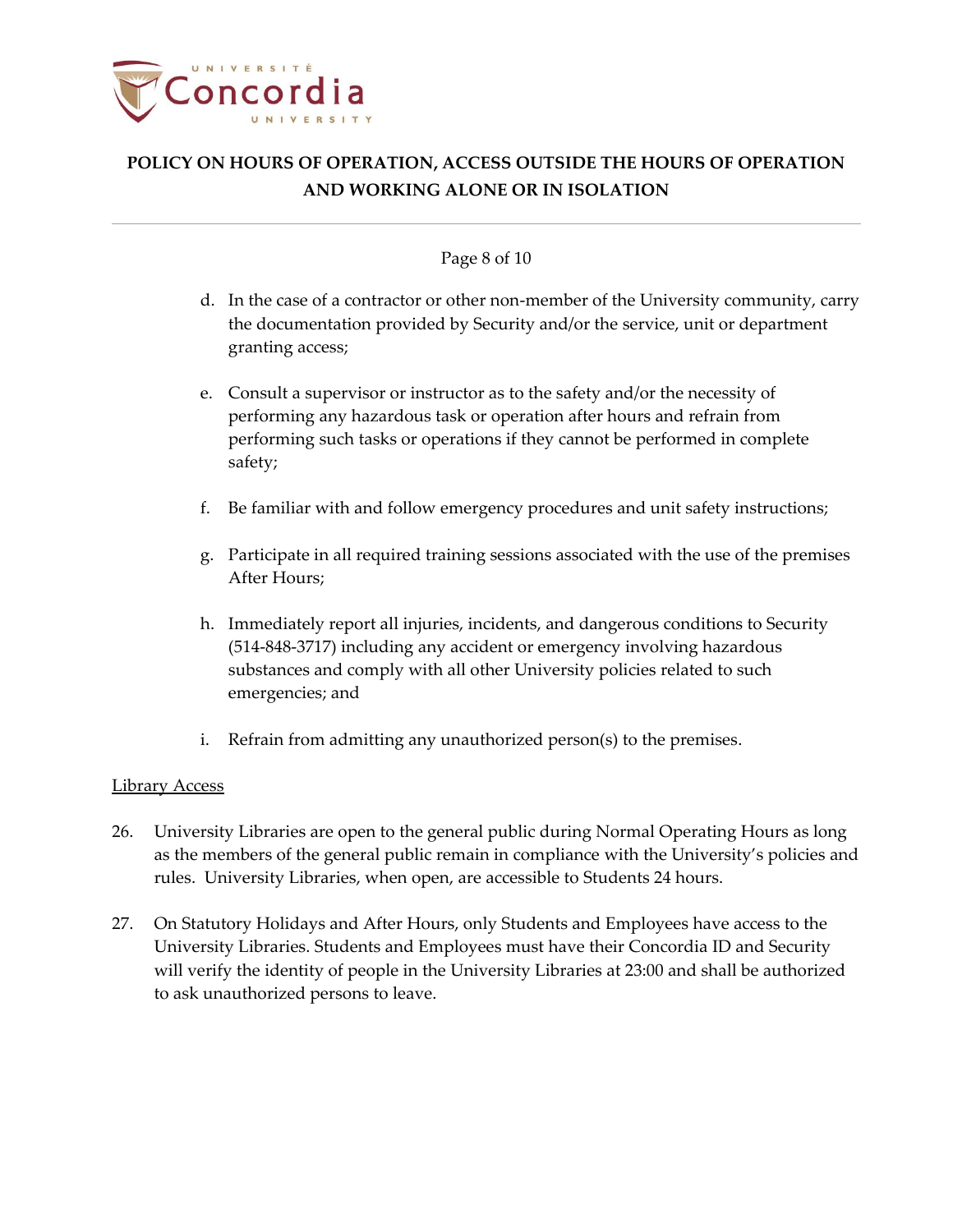

Page 9 of 10

#### **Security**

- 28. Services, units, and departments shall forward to Security the names of all guests, contractors or service providers who require access to the premises After Hours. Such information must include the following:
	- a. name and Concordia ID of authorized Employee or graduate Student who will accompany such guests, contractors or service providers;
	- b. the name and government issued photo identification of guests, contractors or service providers; and
	- c. the office, area or workspace where the guests, contractors or service providers are authorized to be.
- 29. Security shall verify the identification of all Employees and/or Students presenting themselves for access to University premises After Hours and shall ensure that, when applicable, the authorized Students and Employees have and present the relevant key and/or keycard for the office or space in question. Security shall have final discretion and authority to refuse entry to all persons lacking proper authorization, identification and/or keys.

## Guidelines and audits

- 30. It is the responsibility of the respective services, units and departments, with the support of Security and UCS, to ensure that procedures and guidelines related to the present Policy are updated regularly and that such information is communicated to all members of the University community.
- 31. It shall be the role of Environmental Health and Safety (EHS) to assist the services, units and departments in the establishment procedures and required training pertaining to the use of the premises after the Normal Hours of Operation and/or Working Alone or in Isolation.
- 32. It shall be the role of EHS to verify and audit each service, unit, or department's procedures for After Hours access, to ensure that they are complete and in compliance with the applicable policies, codes and legislation.